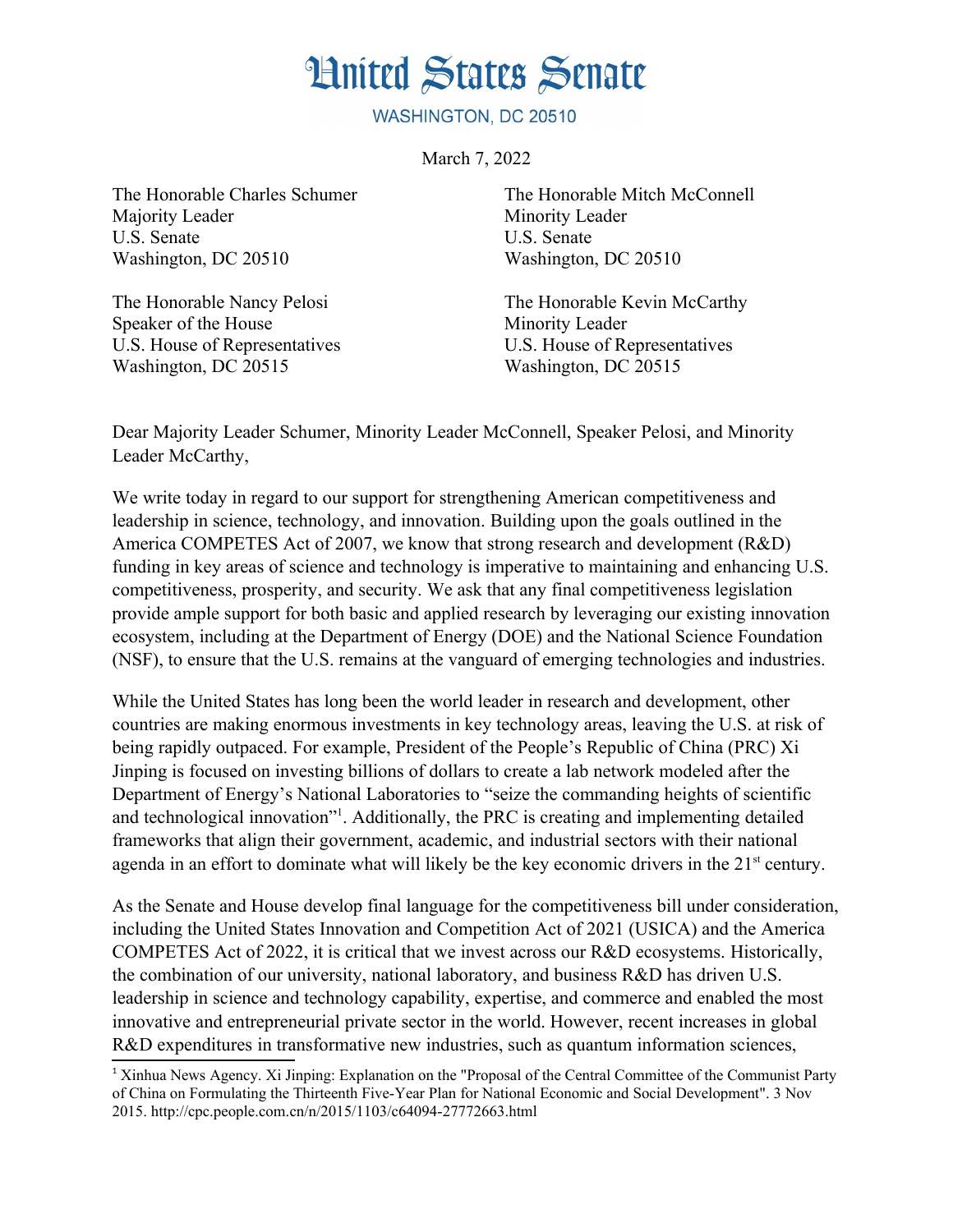artificial intelligence, advanced energy, and biotechnology, place new urgency on strengthening the United States' commitment to and investment in R&D. The Energy Department and its 17 National Laboratories already have unmatched expertise and capacity in many of these transformative new industries, as well as experience both transferring tech to the private sector and protecting it from theft by international competitors, so significant funding for DOE must be included in the final bill.

The Senate-passed USICA includes significant authorizations for both the NSF and the DOE to advance the commercialization of technologies key to emerging industries. In particular, the authorization of \$16.9 billion in USICA for DOE supports programs in applied energy research to include the development of advanced energy and industrial efficiency technologies, batteries, and advanced nuclear technologies, all of which are critical for our country's ability to address national challenges and remain economically competitive and secure. The America COMPETES Act of 2022, recently passed by the House of Representatives, provides a much needed comprehensive reauthorization of DOE's basic science mission, but it does not include equally important additional investments in DOE's applied energy research programs. The pipeline of innovation is fueled by investments in both basic and applied research, and we urge you to include authorizations for DOE across these areas to secure the United States' position at the frontier of key technologies and emerging industries and ensure R&D across the federal government is coordinated and not duplicative.

From harnessing the atom to mapping the human genome to developing the nation's first exascale computer, DOE and the National Laboratories have tackled some of the greatest challenges to face our nation. They have extensive experience and established processes to ensure research security, operate extremely productive user facilities with unique and unparalleled capabilities, support the cutting-edge research of a hundred thousand scientists, and maintain the tools and expertise to address energy and other global challenges. As negotiations over competitiveness legislation begin, we would be wise to leverage these invaluable national assets, the whole innovation ecosystem, and the basic and applied research programs that support them to ensure the United States remains ready to lead the industries of the future.

We appreciate your consideration.

Sincerely,

Ben Ray Luján United States Senator

Harsha Mackburn

Marsha Blackburn United States Senator